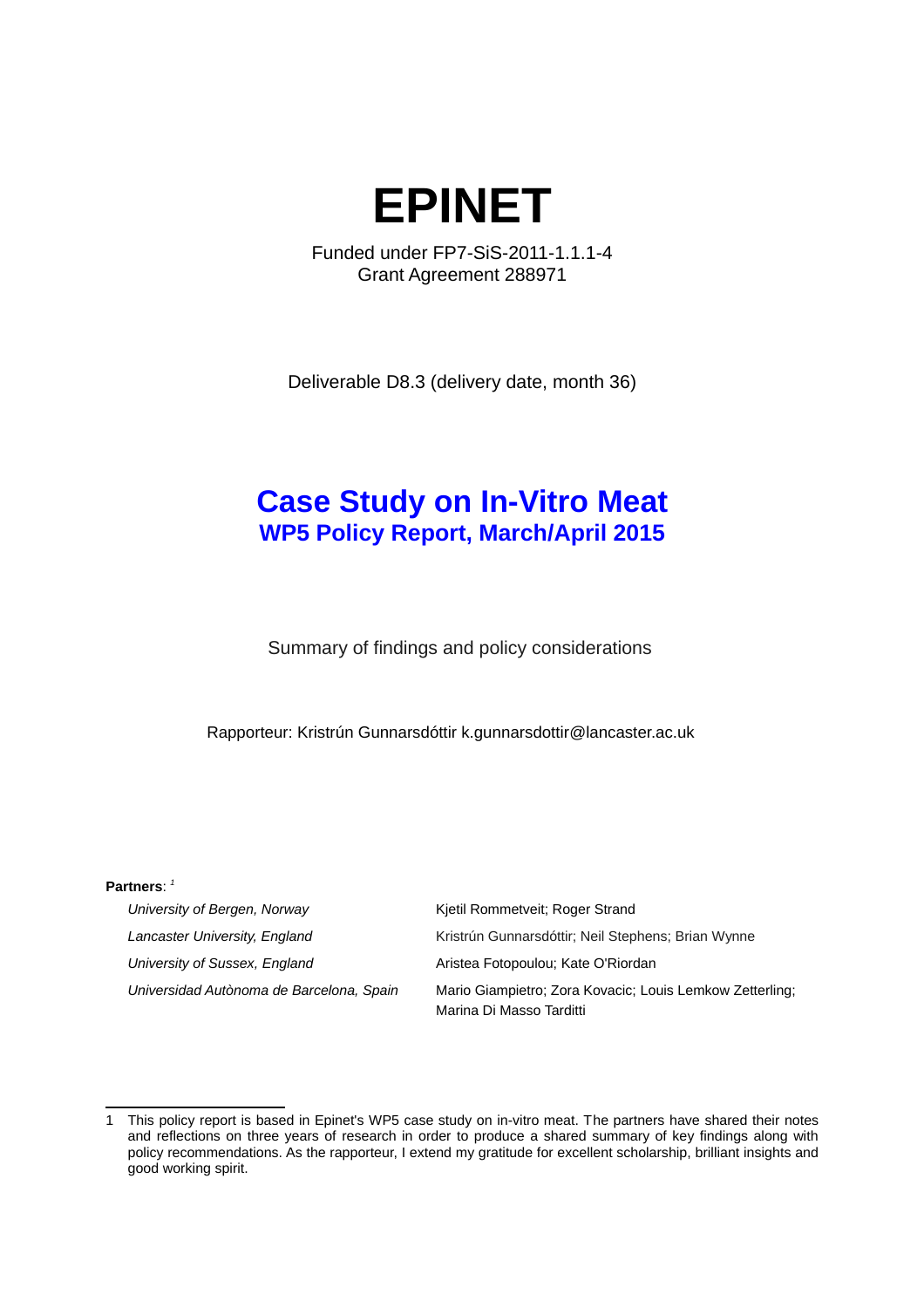### **Aims and Objectives**

The in-vitro meat (IVM) research field remains small with perhaps 50 or so scientists active globally. These scientists are in the Netherlands, the US, the UK, Sweden, Israel and Norway, with some interest expressed in Denmark and by a group of bioreactor engineers in Portugal. The main groups involved in supporting this innovation domain are: *New Harvest*, a US based pro-IVM campaign group that raises funds through donations for small scale research work, discusses IVM in the media and organises conference panels; the *In-Vitro Meat Consortium*, established by Dutch and Norwegian scientists in 2008 as a networking device with presence at conferences, although, now with limited activity; the US animal rights group *People for the Ethical Treatment of Animals* (PETA). The most high profile laboratories are those of Mark Post at Maastricht University and the New York based private company Modern Meadow, both of which have become relatively financially secure research sites over the last three years.

The aim of the Epinet case study was to explore and interact with these epistemic communities / networks that have been developing, implementing, supporting and promoting IVM technologies. The study team consisted of expertise in sociotechnical evaluations, systems and uncertainty analysis, ethics and media studies. The team identified early on a small set of policy considerations around the issues of **public funding** and **the social shaping of IVM**. The question of whether or not IVM research should be publicly funded has had to be viewed in relation to how IVM technologies are represented, understood, shaped and reshaped and, accordingly, what sort of IVM activities should be funded. When the case study commenced in 2012, government policy makers had only twice chosen to fund IVM laboratory work, i.e., a section of the Dutch government interested in environmental issues and protein (2005-2009; 2010-2014), and NASA (~2000). In addition to that, the European Science Foundation (ESF) funded a two day blue skies conference in Gothenburg, Sept. 2011. Other funders include *PETA*, *New Harvest,* and private donators.



The policy considerations presented here have served throughout the case study as a common point of reference in dialogue across the network of IVM research and evaluation. As it stands, basic research into IVM is focussed upon cell-culturing techniques, but if the technology is to flourish it will have to scale-up and recreate the laboratory work of cell-culturing on an industrial mass scale. While a scaling of that nature is not yet a foreseeable future, the case study was developed to reflect upon the early stage technology-readiness of what remains an emergent science in search of funding, in search of users, in search of identity.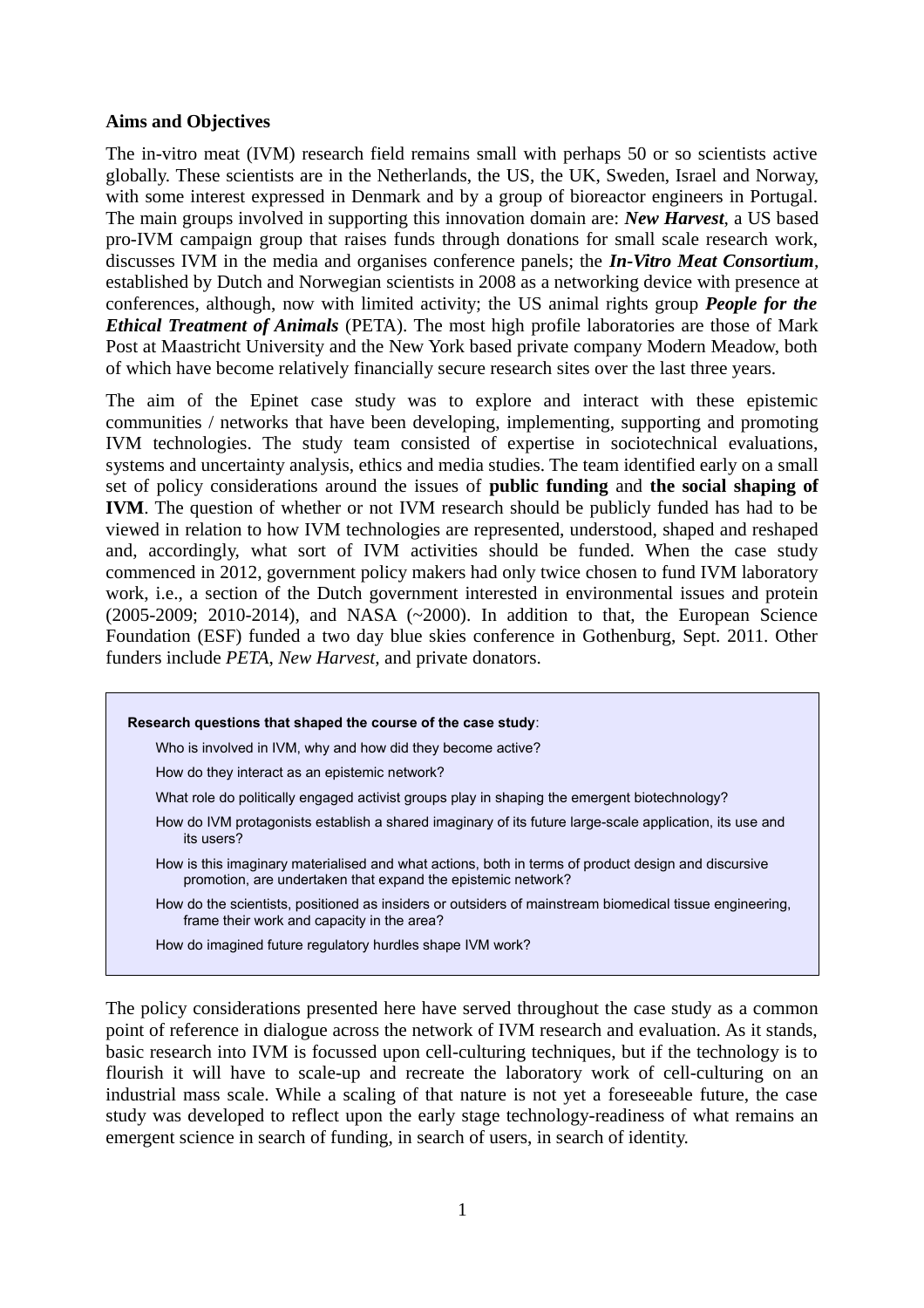#### **Policy considerations and recommendations**

Our central policy considerations are presented here as discussion points, directed at *scientific and innovation policy advisory bodies* to the European Sceince Foundation (ESF), DG-Research and other relevant EC Directorates and national research funds in matters of agriculture and food policy, biotechnology, food security the environment and sustainable industries.

### **(1) How is IVM conceived of and the research contextualised? Supporting pathways from laboratory cell-culturing into food development.**

*Explanation/findings: We observe inconsistencies in the definition of IVM as an innovation object, and in the framing of its place and purpose in the world. It is unclear what this particular innovation is for. If it is a solution to something, then it is unclear what exactly the problem is. We observe arguments that seemingly justify the eventual IVM innovation, that it will target environmental problems linked to meat production and over consumption. However, these arguments find their way into contradictory narratives when they are presented, for example, in conjunction with ideas about new niche markets and in related developments that are likely to reinforce not solve current problems linked to overproduction. In other words, the low priority given to the IVM research field by public funding organisations and in innovation policy development is explained, in part at least, by 'unconvincing' sociotechnical imaginaries presented by the IVM research community and its supporters. Policy-makers will need to know what IVM is and the problems it is targeting before they can talk about developing an innovation policy.*

Recommendation : An innovation policy regarding IVM research and development towards food production, needs to reach clarity on the 'problem/solution' definitions and framing of IVM and of IVM research elements.

### **(2) How does IVM research attract attention and what kind of attention does it get?**

*Explanation/findings: We observe that the IVM network has underestimated the importance of the fact that meat is not just 'animal muscle tissue' but an entity that attracts attention for a whole range of reasons other than possible ecological, ethical and industrial advantages. For example, we observed through focus group research that IVM is largely perceived as artificial and the artificiality of food products is typically seen in a negative light. This reaction indicates to us unease with IVM as a product or an ingredient in products that will be found in the marketplace in the future. However, as regards the media attention IVM has received, we observe mixed narratives of curiosity, awe and rejection, and also that so-called 'promotional publics' can be invoked by a big media event such as the cultured burger launch in 2013.[2](#page-2-0) The outcome of this media event suggests to us a way to think productively about the mix of public engagement with PR and advertising as integral to the making of technoscience (here IVM), while the dominant tendency is perhaps to dismiss PR and advertising as superficial and cynical, biased and irresponsible.*

Policy consideration (general for innovation policy): To what extent should policy-makers take on board PR and marketing  $-$  occurring 'upstream' in research and innovation  $-$  as constructive elements of public engagement and deliberation?

<span id="page-2-0"></span><sup>2</sup> Kate O'Riordan, Aristea Fotopoulou and Neil Stephens (under review). 'The first bite: imaginaries of food, publics and the laboratory grown burger.' *Public Understanding of Science*.